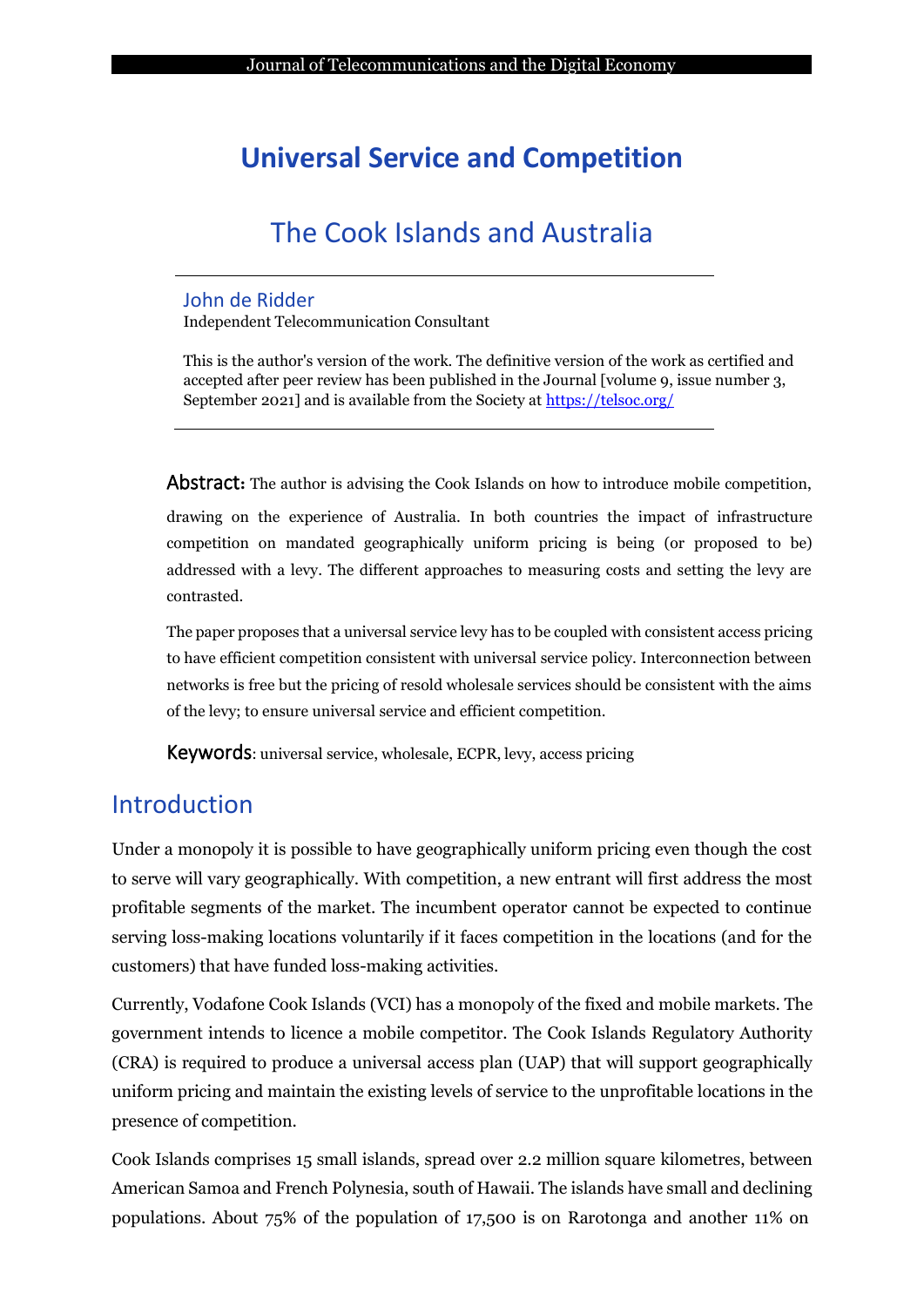Aitutaki. The remaining islands are known as the Pa Enua. Only the two main islands plus Pukapuka and Nassau have more than 50 people per square kilometre. The two main islands would clearly be targeted by a new entrant.

The Cook Islands context has similarities to the introduction of a broadband levy in Australia where the last 7% of end customers can be served only by costly fixed wireless or satellite connections.

This paper looks at how both countries deal with this issue.

## The Bypass Issue

In Australia, the Government feared that the National Broadband Network's (NBN) internal cross-subsidy of its fixed wireless and satellite connections would be eroded by infrastructure competition in low-cost metro areas. It tasked the Bureau of Communications Research (BCR, now the Bureau of Communications, Arts and Regional Research, BCARR) with estimating this cross-subsidy and how it might be addressed in the presence of infrastructure competition.

Ideally, for economic efficiency prices should be cost-based to ensure efficient bypass decisions. However, the geographically uniform prices set by the NBN conceptually contain two elements: cost and a contribution to the deficit incurred in serving non-commercial customers.

There is an economically inefficient incentive to bypass the NBN when the new entrant's cost is less than the uniform NBN price. But, if a contribution from the new entrant is obtained through an 'excise tax' or levy, this can reconcile the objectives of universal access and the recovery of costs by the NBN in the presence of infrastructure competition (i.e., bypass of NBN's access network).

Laffont & Tirole [\(2002](#page-15-0), p. 119) say that in some countries "*such a tax is politically unlikely and is almost never mentioned in the regulatory debate, even though it could in principle be repackaged as a tax on the whole industry (as will be the case for the funding of universal service) in order not to make it look discriminatory*". This is the approach adopted in Australia and is recommended by the author for the Cook Islands.

The figure below is drawn from data in the BCR's report ([BCR, 2016\)](#page-15-1) to the Australian Government, which implemented the BCR's recommendations. The horizontal axis shows users ranked by cost to serve, which is correlated with geography.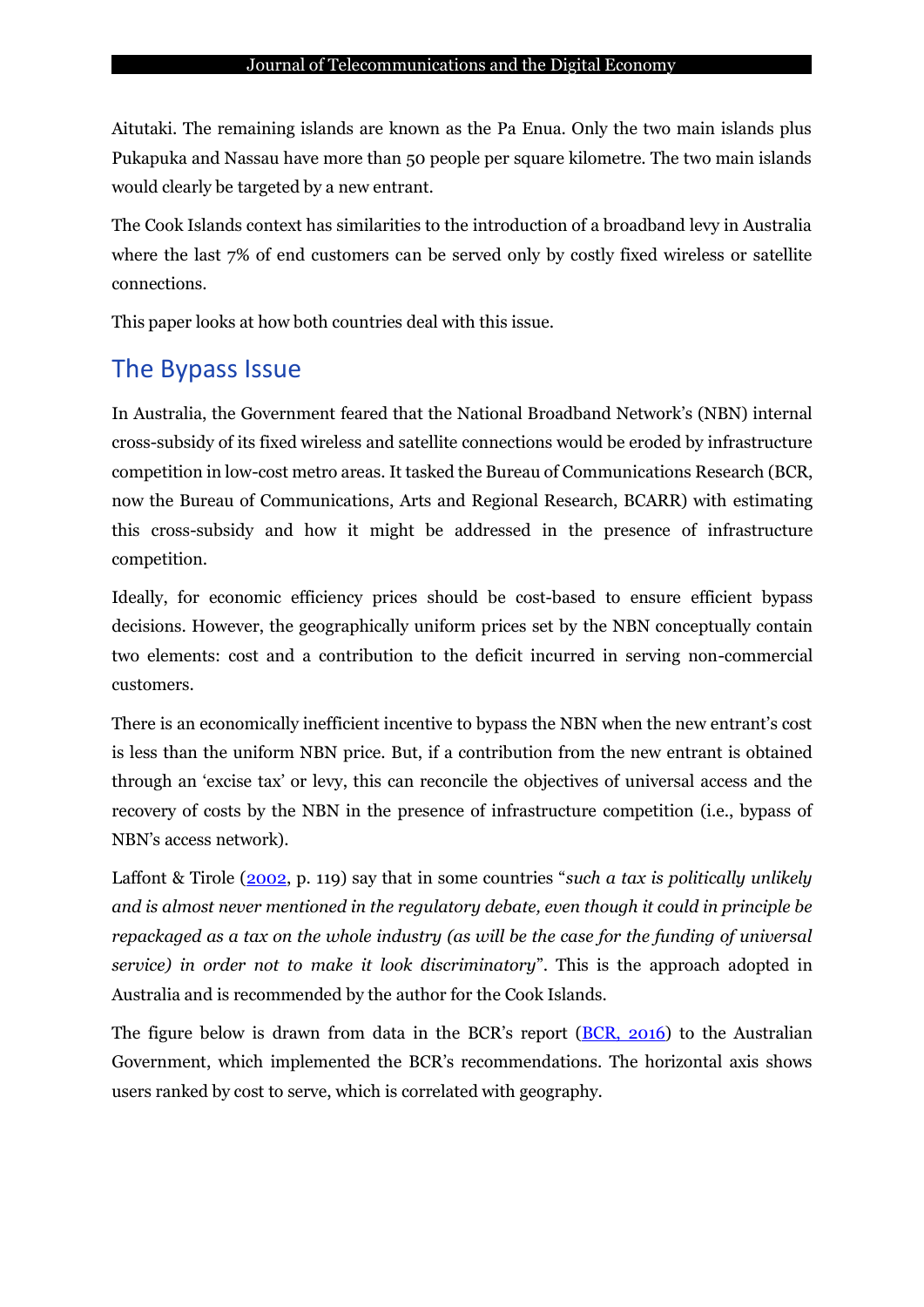

#### **Figure 1. Australia's broadband levy, forecast for 2022**

In Figure 1, the levy is A\$8 per month per broadband line (the difference between F and D). Neither NBN Co.'s costs nor its prices need to change to accommodate the Bureau's proposed solution and end users between A and F can still be targeted profitably by the new entrant. Note also that, with a uniform levy, the proceeds (AEDF) are still smaller than the actual internal cross-subsidy (ABC).

The net avoidable cost for FY2022 (when the roll-out was expected to be complete) was forecast to be A\$814m. The BCR's A\$8 pm<sup>i</sup> levy is applied to every fixed broadband line capable of at least 25Mbps. Since the NBN was expected to account for 96% of such services, it would bear A\$777m of the forecast FY2022 cost, with the remaining A\$37m provided by other providers of fixed broadband infrastructure.

The BCR considered an alternative levy based on industry revenues, including from mobile services. This would have reduced the NBN's share to \$110m (13%) and the levy would have been about 2.5% of revenue for every operator.<sup>ii</sup>

## Cost Concepts

How should one measure the cross-subsidies that will be eroded with bypass? That depends on how the results are to be used. A classic example is the difference in opinion between the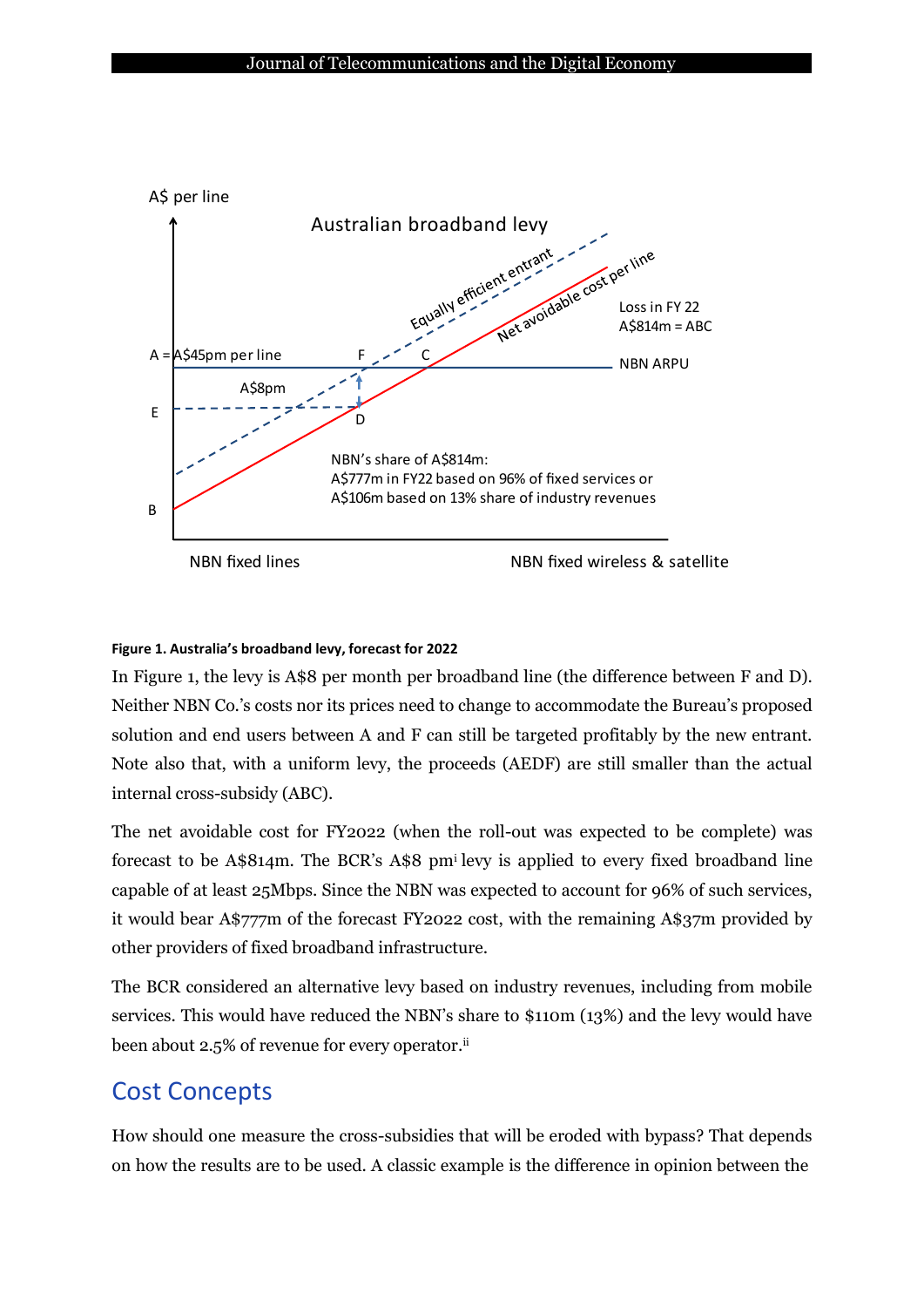Bureau of Transport and Communications Economics (BTCE, now the BCARR) and Telecom (now Telstra) in the costing of Telecom's Community Service Obligation (CSO). The BTCE  $(BTCE, 1989, p. 6)$  $(BTCE, 1989, p. 6)$  acknowledged that:

"*Two possible purposes were apparent from the Ministerial Statements of 25 May 1988:*

- *A. to determine the magnitude of the level of national resources being devoted to meeting its CSOs;* and
- B. *to take account of the cost of CSOs adequately in setting Telecom's financial target in the corporate plan (and in measuring the achieved rate of return ex post)".*

This led the BTCE to costing CSOs on both an avoidable cost and fully distributed cost basis to address A and B, respectively.

Two other possible public policy purposes concern whether the amount of CSOs is so large:

- C. that introducing competition would undermine internal cross-subsidies; and
- D. that the enterprise should be kept in the public sector.

The BCR (now the BCARR) was directed by the Australian Government  $(DOC, 2014)$  to focus on C above.iii This is also the focus for the Cook Islands. The notional question is: what losses would be avoided if VCI was not obliged to provide loss-making services in the Pa Enua? It is a hypothetical question.

The BCR [\(BCR, 2015,](#page-15-4) p. 28) struggled with the definition of avoidable costs. In its final consultation paper, it shied away from its "*proposed costing on a 'commercially focused' basis, with full distribution of common or indirect cost*" (also known as fully allocated cost, FAC). It settled on directly attributable costs including a share of common costs used in providing fixed wireless and satellite services.

Like the NBN, VCI's financial records do not identify incremental or direct costs. But we can identify both the difference between revenue and variable costs and the difference between revenues and fully allocated cost (FAC).

Using variable costs is correct only "*under conditions of market stability"* [\(Rodriguez](#page-16-0) & Storer, [2000,](#page-16-0) p. 289) *–* without market liberalisation. With prospective liberalisation, Rodriguez & Storer suggest looking at the impact on internal cross-subsidies under a range of alternative liberalisation and regulatory scenarios. This is clearly demanding and speculative in terms of the assumptions that would be needed to do that.

Using FAC assumes that the Pa Enua is making a contribution to all fixed costs, which may seem odd if the Pa Enua is not covering its own variable costs. But, echoing Rodriguez & Storer, the NBN [\(NBN, 2015\)](#page-15-5) argued that the broadband service levy on entrants must include the contribution to the incumbent's fixed and common costs when such entry displaces the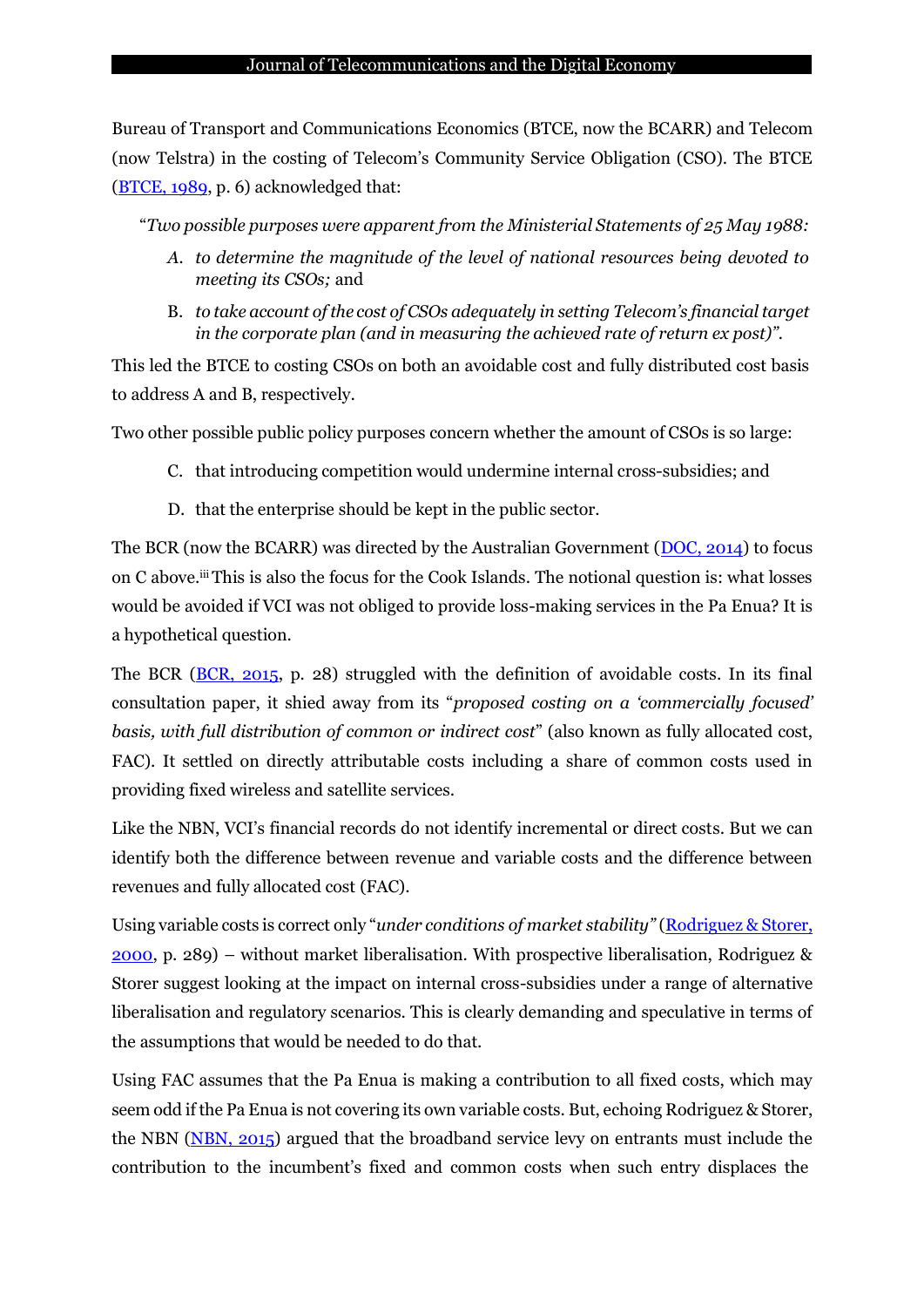incumbent, citing Armstrong  $(2008)$  and also the support by the ACCC  $(2015)$  in the same consultation on the use of FAC for measuring net losses on non-commercial services in other industries including Australia Post.

In the Cook Islands depreciation and staff costs are not included in variable costs but account for over 60% of fixed costs. Beyond that, it is difficult to say what share of common costs should be included. For the BCR "*Avoidable costs are measured as directly attributable costs and a share of common costs that would be avoided if the fixed wireless and satellite networks were not rolled out"* [\(BCR, 2015,](#page-15-4) p. 27). The BCR does not report what difference this share of common costs makes to avoidable costs. The ACCC's update of the BCR report used a "*proportional mark-up*" [\(ACCC,](#page-14-2) 2020, p. 8) on direct costs without saying how much it was.



#### **Figure 2. The range of net costs in the Cook Islands, 2019**

The difference between the minimum and maximum for the Cook Islands is illustrated in Figure 2. The NZ\$4.05m and NZ\$0.9m net cost figures are based on FAC and variable cost, respectively. The ratio is about the same as found in the original costing of Telecom's CSO.<sup>iv</sup>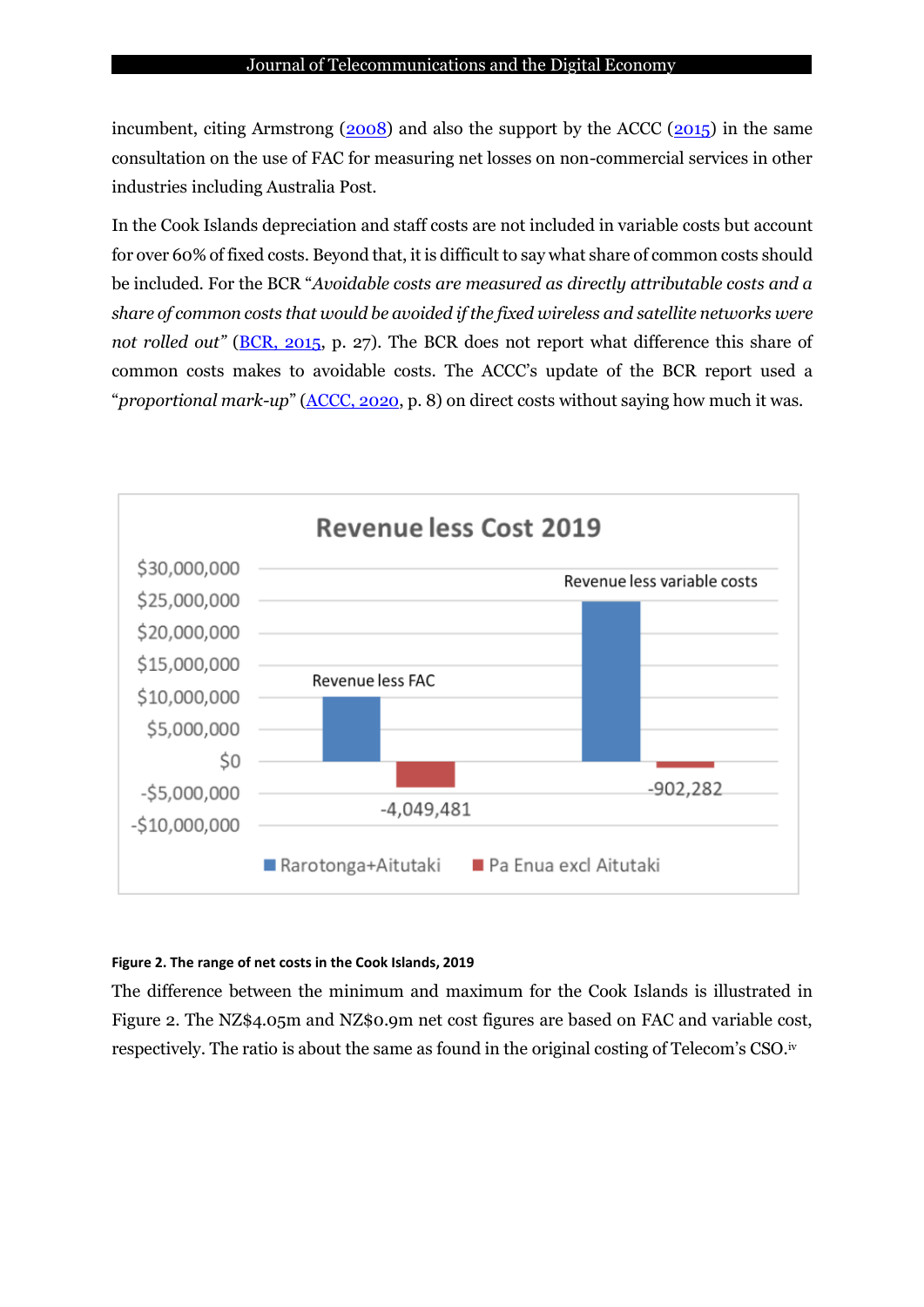## Costing Losses in the Pa Enua

Cost modelling can be bottom-up or top-down. The former is a complex exercise which is beyond the resources of the Cook Islands.<sup>v</sup> A big advantage of top-down cost modelling is that all costs can be reconciled to audited costs and revenues.

Both the Cook Islands and Australia use a top-down modelling approach. When the BCR did its cost calculations, the NBN was only half-way through its broadband roll-out, so the BCR used the NBN corporate plan and extrapolations to 2040 to estimate the net present value of cash flows associated with the provision of fixed wireless and satellite services.

The infrastructure in the Pa Enua is established, so actual costs and revenues from 2019 were used to get a pre-COVID assessment of the internal cross-subsidy in VCI. A retail product costing model had been developed for VCI for 2019. In this model, all GL (General Ledger) revenues and costs are split in the product dimension, essentially creating one P&L (Profit and Loss) for each product. This product cost model was repurposed to estimate the internal crosssubsidy within VCI for the UAP. The main adjustments were:

- 1. Disaggregating the existing model by each of the inhabited islands in the Pa Enua using a geographic code for each of the 12 inhabited islands that is used when booking costs or revenues to the GL;
- 2. Excluding services that are not part of the UAP by excluding products that are not included in the broad definition of universal access which includes not only commercial fixed, mobile and Internet services but also emergency, operator and postal services;
- 3. Developing a replacement cost asset base so that a return on capital can be estimated;
- 4. Adding the return to capital as a mark-up on revenue.

### Asset valuation

The correct asset valuation for the maintenance of operating capital is depreciated replacement cost. This can be estimated from a bottom-up (long-run incremental cost, LRIC) cost model or obtained from top-down current cost accounts (CCA).

The British telecommunications regulator (Ofcom) uses fully allocated cost (FAC) and current cost accounting (CCA; assets valued at replacement cost) as "*we consider that the use of BT's CCA FAC (or a similar approach such as LRIC+) provides efficient build and buy signals as it reflects the current replacement costs of BT*'s *assets*" [\(Ofcom,](#page-15-6) 2018, Clause 2.50).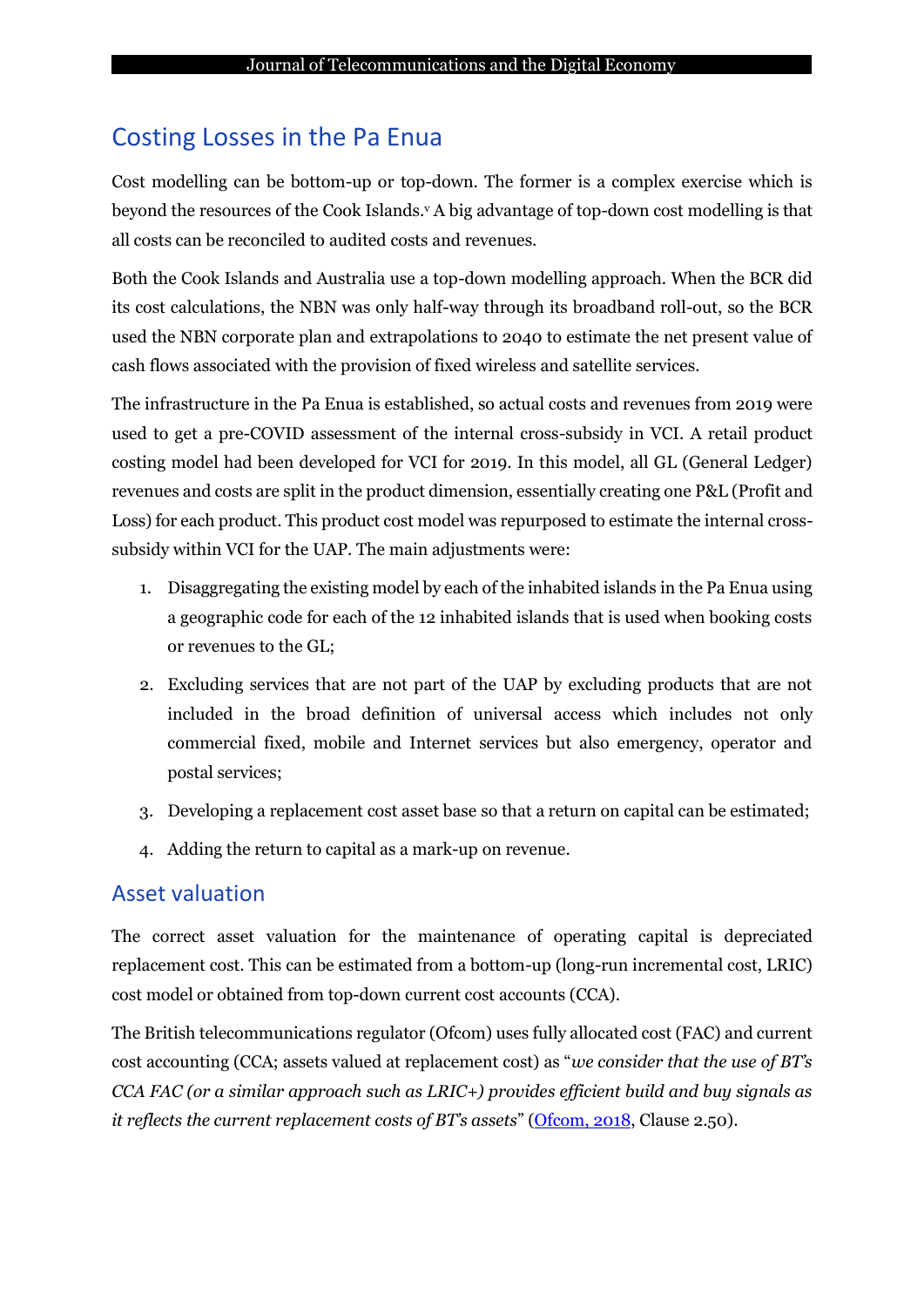VCI and the NBN use standard historical cost accounting (HCA; assets valued at depreciated actual costs) rather than CCA. As a short-cut, the Cook Islands looked to British Telecom, which reports on both CCA and HCA. It reports the ratio of CCA capital employed to HCA capital employed at the same date as 1.058 [\(Ofcom, 2019\)](#page-16-1).

Using a single ratio is a shortcut and there is a complication. Over time, VCI has invested over NZ\$54m. With depreciation and disposals, the depreciated actual cost (DAC or written down value) in the HCA books is \$16.64m. However, NZ\$18.67m of investment that has been written-off is still in service. It is not 'free' where it will need to be replaced. For these assets which will need to be replaced, the replacement cost is simply the historical cost multiplied by the same BT revaluation ratio. It is not 'double-dipping' to charge depreciation against existing assets that have been fully depreciated because it is needed to ensure productive capacity is maintained to continue service; which is why a bottom-up cost model would also value these fully depreciated assets at replacement cost.

On this basis, the depreciated replacement cost of VCI's assets is NZ\$37.4m. This can be rolled forward into future years by adding investment and subtracting depreciation and disposals (the 'building block model') in order to calculate the return to capital.

#### **WACC**

The weighted average cost of capital (WACC) is a measure of what the regulated entity needs to earn in a competitive market to service its debts and satisfy its owners. Even if costs exceed revenue for any island, the owner of assets providing services is entitled to an imputed return, which would have the effect of increasing losses on that island.

Choosing a WACC is complex and contentious. Developing countries are less integrated in global markets, so asset returns are not well correlated to world returns, and there is country risk associated with developing countries (Jacobs & van [Vuuren,](#page-15-7) 2015).

Assuming a 13% WACC, the return to capital generates NZ\$4.8m. In 2019, VCI paid no interest and dividends (the return to equity) do not appear in its GL, as they are taken out of net profits. Note that VCI can pay whatever dividend it chooses but the CRA must form its own estimate of the return to capital for regulatory purposes.

Rather than changing the GL, the return can be applied as a mark-up on costs. The 13% WACC (NZ\$4.8m) translates into a 15% mark-up.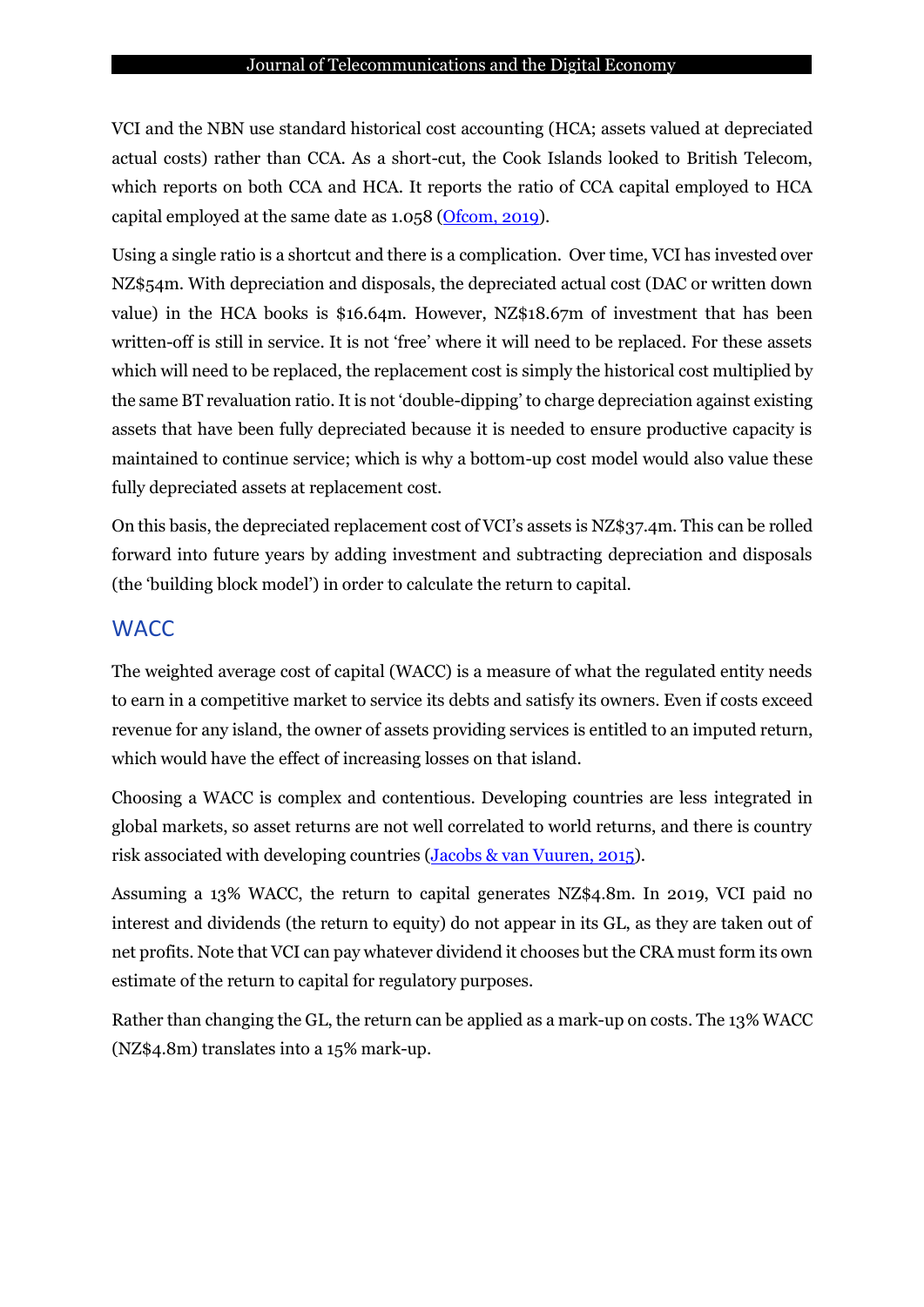## Cost Results

The net cost per head of providing services in each of the inhabited islands of the Pa Enua is shown in Figure 3. Only Aitutaki (and, of course, Rarotonga) covers its variable costs – see the red line in Figure 3.



#### **Figure 3. Net losses in each of the Outer Islands, 2019**

The corollary of these results is that the islands of the Pa Enua are not attractive markets for new entrants because the markets are small and prices are below cost. Ideally, prices would rise to cover costs, but this could make services in the Pa Enua unaffordable and that is politically unacceptable. The UAP will try to reconcile commercial and political needs.

## Funding Options

The current internal cross-subsidy that funds UAP services for the Pa Enua needs to be replaced with a different, sustainable regime.

## Cross-subsidy

UAP services in the Pa Enua have been funded by an internal VCI cross-subsidy, which we now know to be worth up to NZ\$4m in 2019. This worked well until COVID knocked a hole in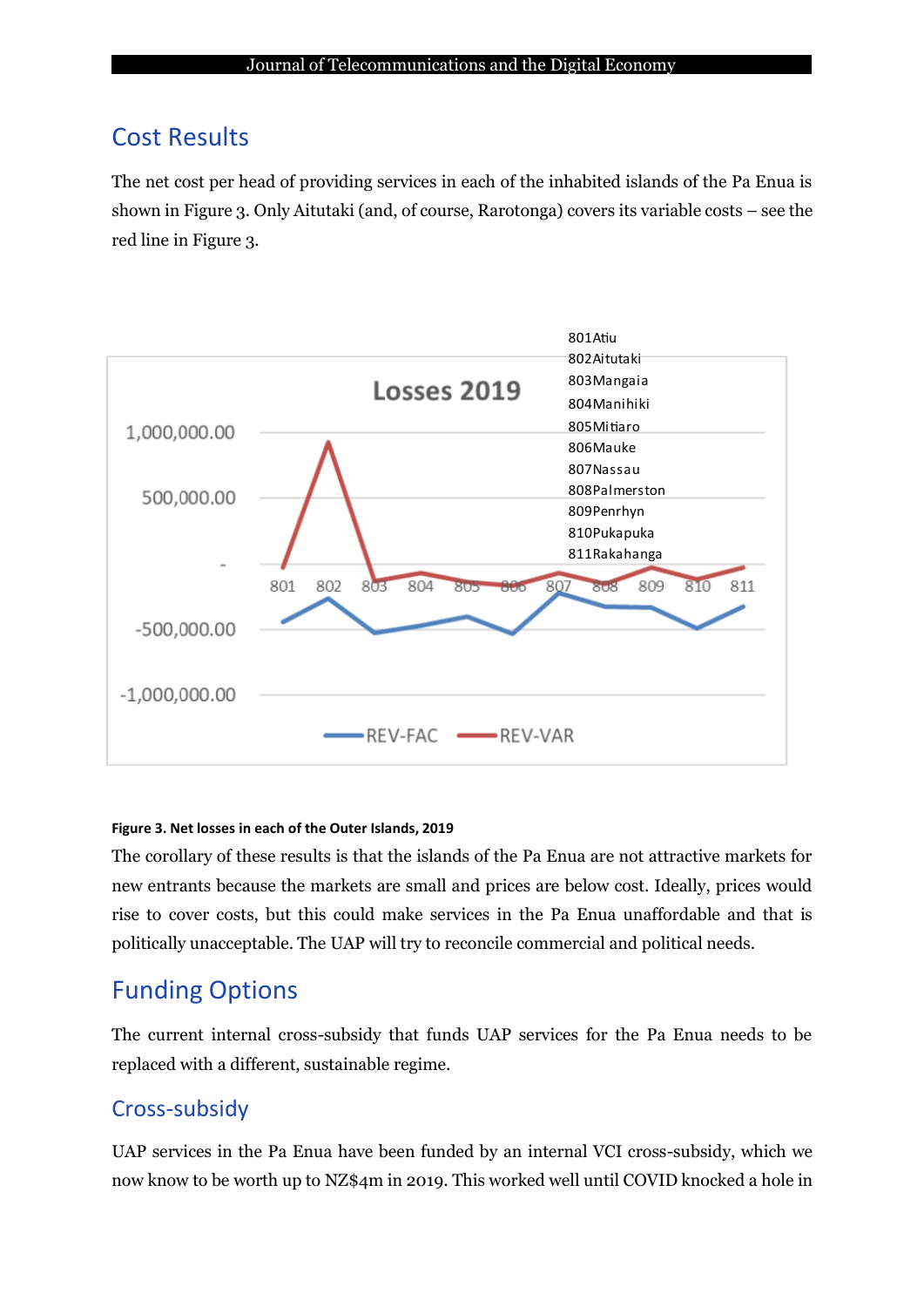#### Journal of Telecommunications and the Digital Economy

tourism and VCI's revenues and reduced its ability to cross-subsidise the Pa Enua. The internal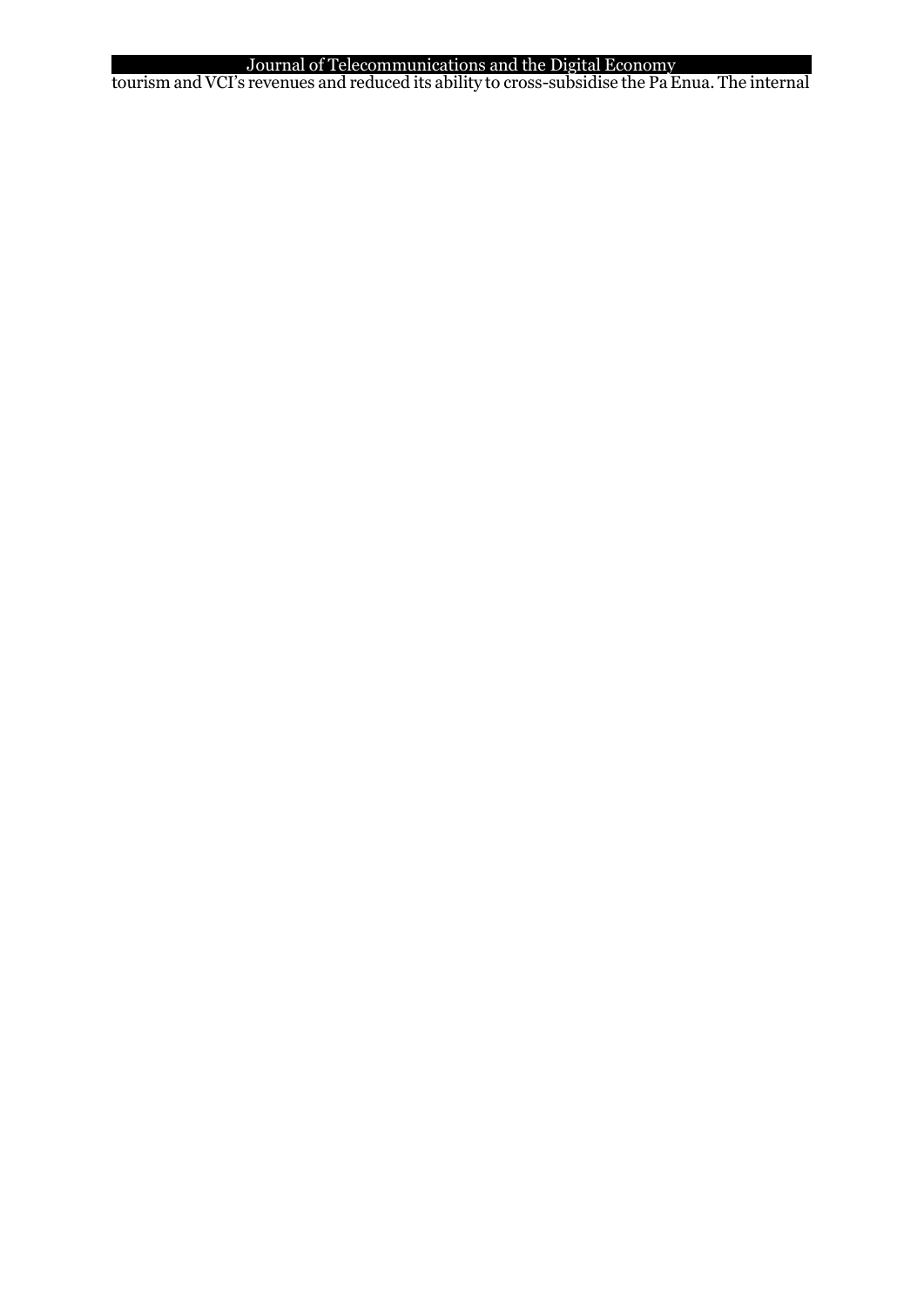cross-subsidy cannot be expected to work in a competitive environment where its competitor(s) target VCI's most lucrative market segments.

### Government

The Cook Islands Government requires VCI to maintain universal access services in the Pa Enua with uniform pricing while liberalising the market, making the current internal crosssubsidy unsustainable. It could pay VCI directly out of taxes. That would be appropriate in the situation where the cross-subsidy mechanism broke down with COVID. More generally, for developing countries the tax system is not ideal for transfers and is subject to political vagaries.vi

### Foreign aid

The New Zealand Government has generously provided a once-off NZ\$3m contribution towards a UAP fund. This will be needed to cover the administration of the UAP scheme over time and could also be used to fund new projects proposed by groups of end users which could also be made contestable in supply.

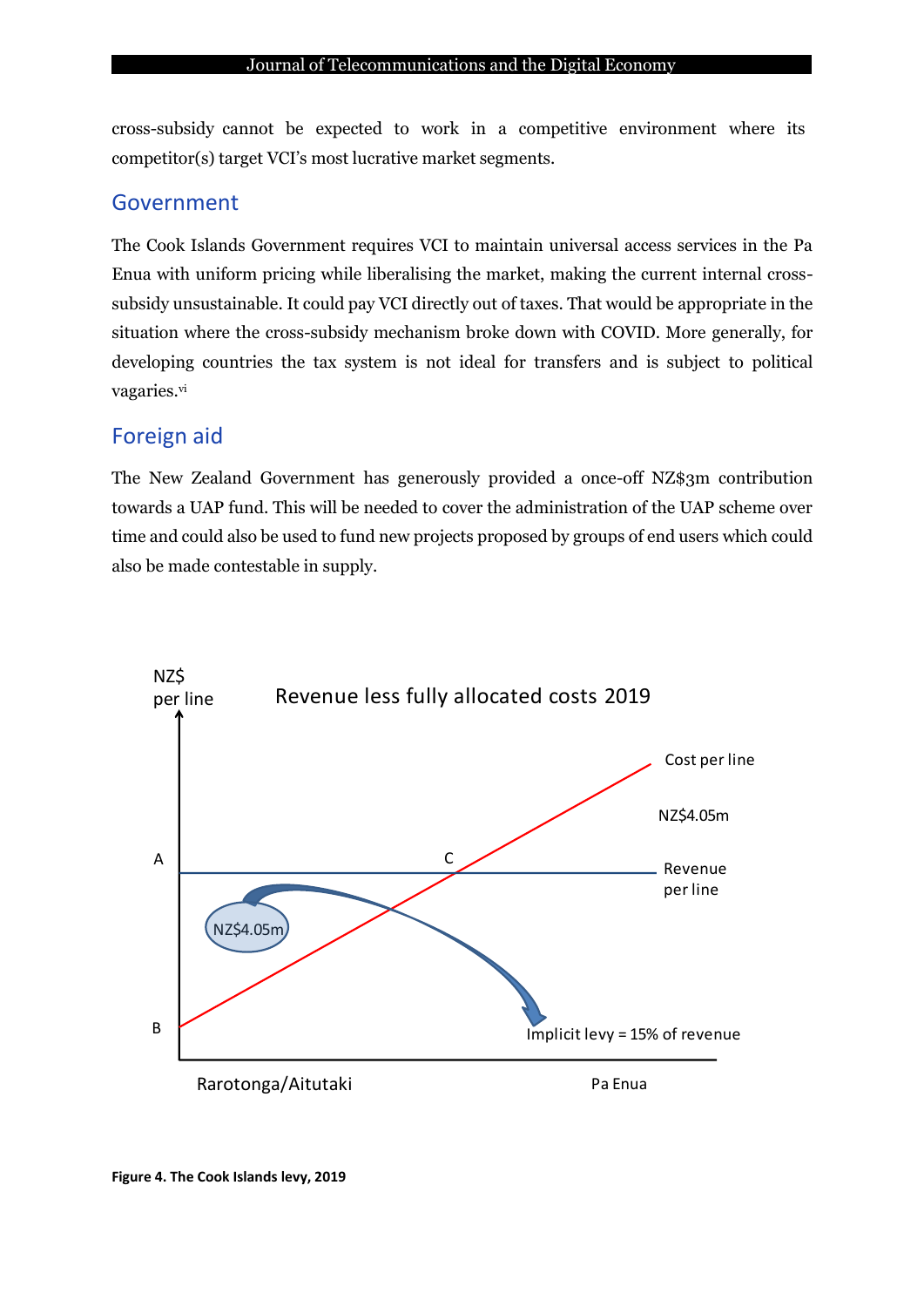### Industry levy

As noted above, the current internal cross-subsidy can be seen as a component of retail prices. The BCR expressed the NBN's cross-subsidy as a levy on all broadband lines. Expressing a levy in terms of revenue was considered and is the same as the approach used in Australia for the standard telephony USO, which is recovered as almost 1% of eligible revenues from each industry operator.vii For the Cook Islands in 2019 (Figure 4), VCI is the industry and the NZ\$4.05m net cost of service for the Pa Enua is offset by the internal cross-subsidy (ABC in Figure 4). This amount is effectively 15%<sup>viii</sup> of the revenues of Rarotonga plus Aitutaki.

VCI and its competitor(s) could contribute 15 cents in every dollar of revenue in profitable areas to meeting the net costs of providing universal access services in the Pa Enua.

# Universal Service and Access Pricing

Receiving 15 cents in every dollar of revenue that VCI loses is not going to guarantee universal service is sustainable.

Universal service and competition have to be approached holistically, looking at both the UAP and access pricing. The universal service levy makes the internal cross-subsidy explicit while competition erodes the cross-subsidy. While imposing the levy on new entrants helps, regulated access pricing complements this to support efficient competition. Below, we look at how wholesale pricing of domestic roaming and interconnection could be treated in the Cook Islands.

Opportunity cost underpins the approach to costing the UAP and it also underpins the 'retail minus' approach for resale to be used in the Cook Islands.

This is unlike Australia where the approaches to costing the USO and costing of access prices are completely different. The former is managed by the Australian Communications Authority (ACA, now ACMA), which uses the net avoidable cost approach taking account of foregone revenues. Access pricing is managed by the Australian Competition and Consumer Commission (ACCC), which looks only at long-run incremental costs (TSLRIC); unless the outcome is too high, when retail-minus was used for local calls.

Even though the cost of the USO was less than Telstra thought it should be,<sup>ix</sup> others thought it was too high and clamoured for contestability in the provision of the services and areas covered by the USO scheme. The ACCC told the 2004 inquiry into the future funding and contestability of the USO [\(DCITA, 2004\)](#page-15-8) that there was an arbitrage opportunity because the access prices that a contestant paid Telstra to provide services were lower than the USO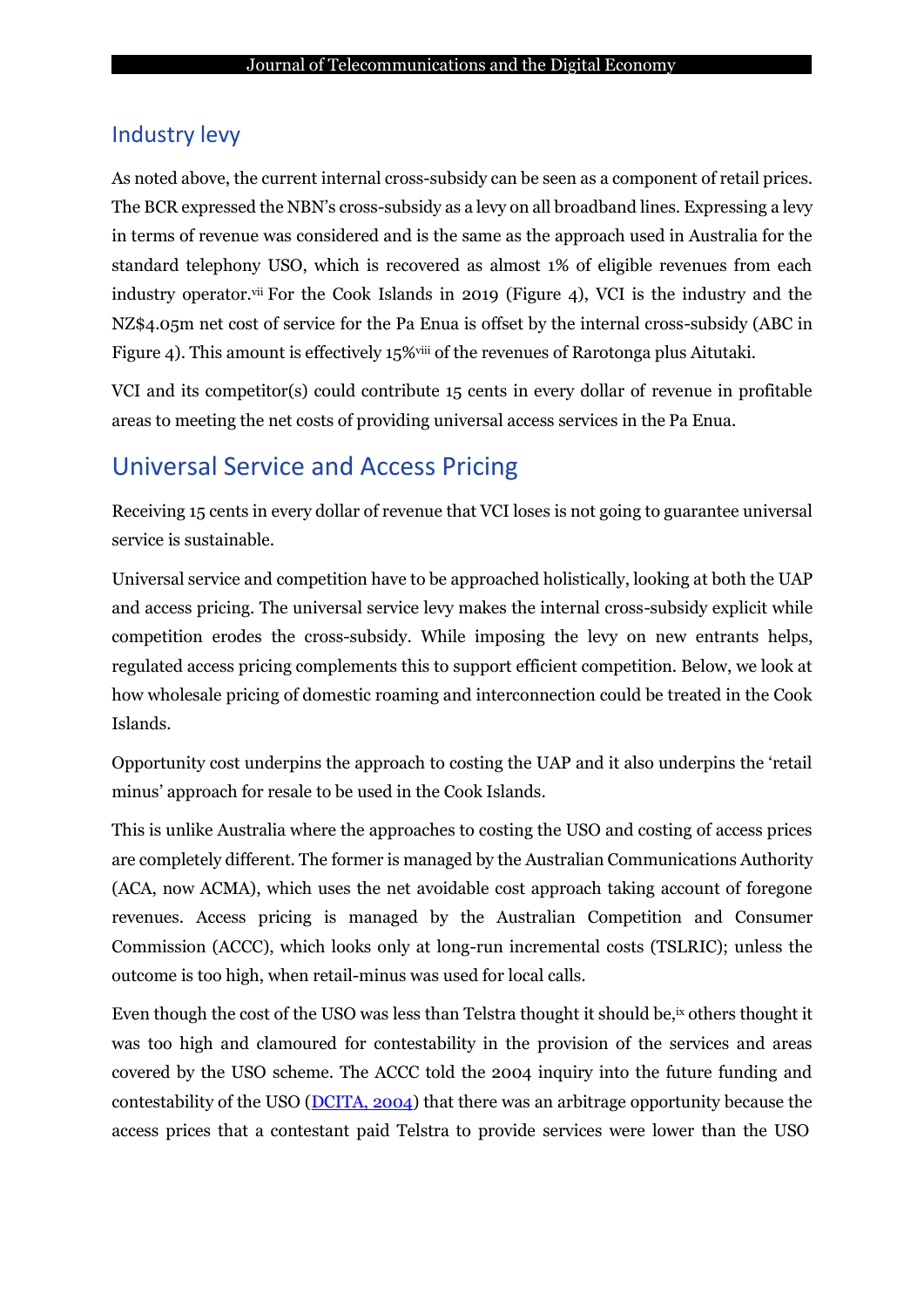subsidy. In fact, when competitive tenders were issued for two large pilot areas in 2001, nobody applied. Either USO subsidies were too high or access prices too low – take your pick.

### Domestic roaming

Domestic roaming is an example of access pricing important to a new mobile entrant. It would allow a new entrant's end users to make or receive calls anywhere in the Cook Islands using VCI's network.

The islands of the Pa Enua are too small to justify requiring any new entrant to roll out network there, so domestic roaming will be necessary to provide coverage and VCI will have to be the designated Universal Access Provider.

The CRA can specify how resale prices such as roaming charges are set [\(Government of the](#page-15-9) [Cook Islands, 2019\)](#page-15-9). One method is a discount on retail prices, which is closely related to the efficient component pricing rule [\(Baumol,](#page-14-3) Ordover & Willig, 1997). The key element of the rule is that the cost of access includes not only the marginal costs (i.e., as measured by, say, TSLRIC) but also the 'opportunity cost'.

### ECPR Pricing

The efficient price of access is the marginal cost plus the opportunity cost,

$$
Aec = Ca + (Pr - Cr - Ca)
$$
 (1)

where Aec is the ECPR access price, Pr is the retail price, Ca is the marginal cost of providing access and Cr is the marginal cost of providing retail service. (Pr - Cr - Ca) is the opportunity cost.

This rule ensures that the access provider cannot 'price squeeze' its wholesale customers if the access provider's retail price satisfies:

$$
Pr > Cr + Acc \tag{2}
$$

#### **Retail-Minus**

The retail-minus access price is the same as (2):

$$
Arm = Pr - Cr \tag{3}
$$

The access fee is the efficient component price (Aec) or the retail-minus price (Arm).

Ca is the marginal cost per minute of terminating a voice call on VCI's mobile or fixed networks. This does not apply for interconnection, as the Cook Islands has legislated 'sender keeps all' (SKA). But Ca is needed for ECPR and for some call cases discussed below. The retail product cost model shows the FAC per call minute, including the 15% mark-up for WACC, as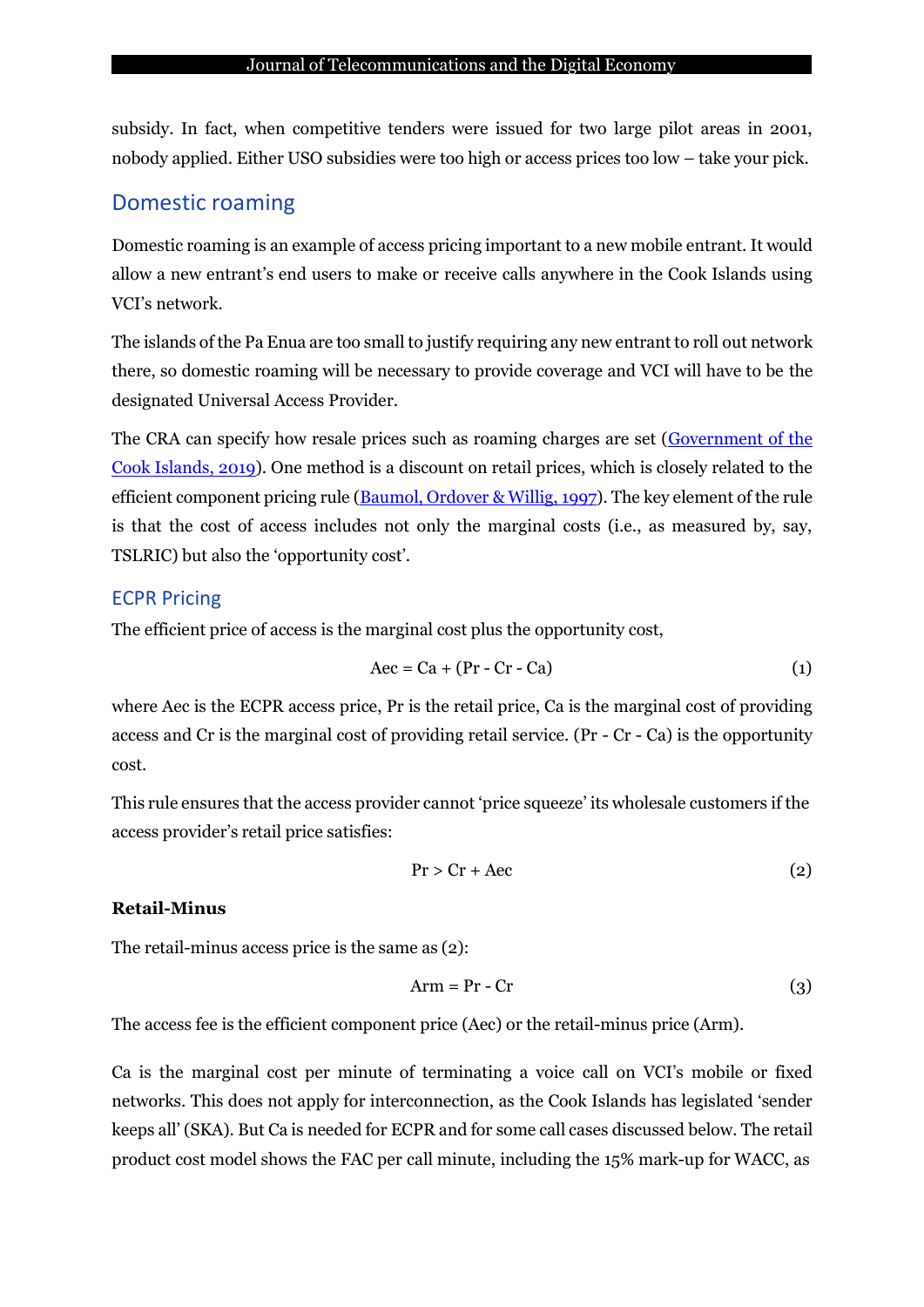30 cents for termination on the fixed network and 22 to 25 cents for fixed and mobile calls terminating on the mobile network.

Cr is the retail cost avoided by VCI when it is not providing the retail service. One study found *"Retail costs are generally considered to lie in the range of 20-25% of retail revenues"* [\(WIK](#page-16-2) [Consult,](#page-16-2) 2012, p. 78).*<sup>x</sup>* For demonstration, it is assumed to be 8 cents per minute for both fixed and mobile service.

Pr is VCI's retail price of the voice service replaced by domestic roaming. For the purpose of demonstration, it is assumed to be 38 cents per minute for both fixed and mobile calls.

| <b>Voice Call</b>      | Pr   | Cг   | Ca   | Aec  |
|------------------------|------|------|------|------|
| Mobile to Mobile (M2M) | 0.38 | 0.08 | 0.25 | 0.30 |
| Mobile to Fixed (M2F)  | 0.38 | 0.08 | 0.30 | 0.30 |
| Fixed to Mobile (F2M)  | 0.38 | 0.08 | 0.22 | 0.30 |
|                        |      |      |      |      |

**Table 1. Example parameters and calculation of Efficient Access Price**

The efficient access price (Aec) is always higher than the marginal cost of access (Ca). The difference is the opportunity cost defined as retail price less retail costs less marginal cost of access (Pr-Cr-Ca). If either Cr and/or Ca is high, the opportunity cost is low. The level of Ca does not affect Aec because variations in Ca are offset by corresponding changes in the opportunity cost.

The ECPR has a negative press because it includes VCI's foregone profits (opportunity cost) of providing access. But that aspect of ECPR should make VCI indifferent to providing the retail service itself or providing access so the new entrant can provide the service. The idea is that, if the retail cost per minute for the new entrant is lower than for VCI, it should be able to make a profit. While that might be difficult, ECPR provides strong incentives for the new entrant to build out its own network with 'sender keeps all'.

### Network interconnection

Clause 44 of the Cook Islands Telecommunications Act [\(Government of the Cook Islands,](#page-15-9) [2019](#page-15-9)) specifies 'bill-and-keep' (BAK or SKA) as "*the primary principle for interconnection*", subject to traffic balance with no threshold yet specified.<sup>xi</sup> It is proposed that it should not apply to all call cases.

The general case where SKA applies is where the new entrant has built a network in, say, Rarotonga and one of its customers calls another person who is on VCI's network in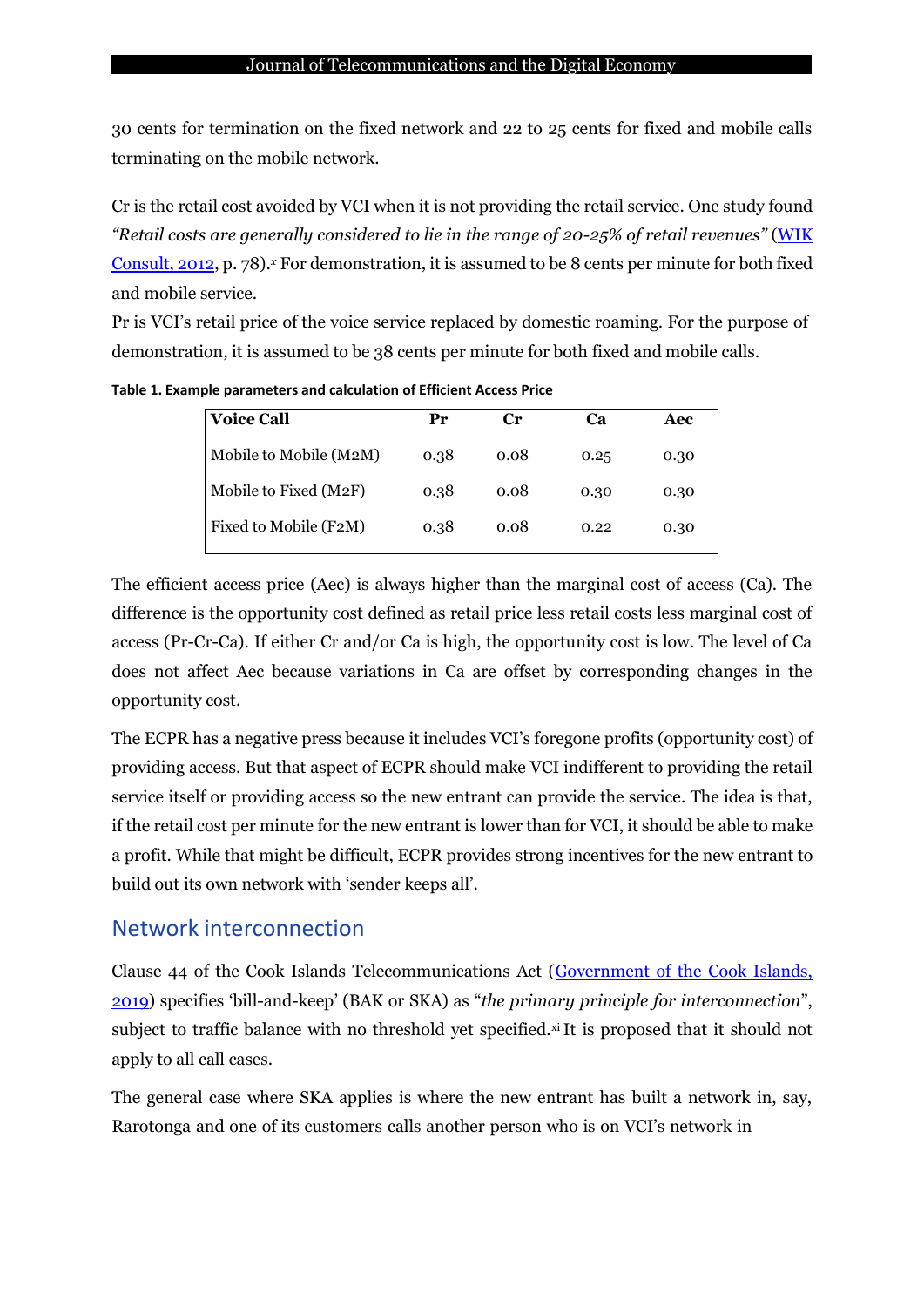Rarotonga. SKA means that VCI terminates the call from the new entrant at no charge; and vice versa.

It should be left to VCI and the new entrant to commercially agree what the threshold for a traffic imbalance should be, over what period it is measured and what the settlement process should be.

The second case concerns the interconnection principle that terminating traffic is delivered at the point of interconnect (POI) nearest to the called party. If the new entrant's customer on its network in Rarotonga calls someone on an outer island but hands over the call to VCI in Rarotonga because it does not have a local POI in the Pa Enua, this is domestic transit. It is proposed that the Aec fee for M2M or M2F should apply. The entrant is unlikely to make any money on this call, but at least it will have national coverage.

The third case is domestic roaming where the new entrant's customer is in the Pa Enua and makes a call back to Rarotonga. Again, it is proposed that the Aec fee for M2M or M2F should apply.

The fourth case is the termination of inbound international calls. The new entrant will have an international gateway and will be able to negotiate settlement rates with international carriers, as VCI does now. VCI should be charged for termination of calls received from the new entrant's international gateway; and vice versa. The charge could be Ca or commercially negotiated. Since overseas carriers can easily and quickly switch all their traffic towards either VCI or the new entrant, this would force VCI and the new entrant to compete towards Ca.

If, say, the new entrant is handling all inbound international calls, the charge by VCI for calls terminated in the Outer Islands should still be Ca.

There are no guarantees that the reduced inbound termination rates caused by VCI and the new entrant competing for this business will flow through to the retail rates faced by overseas users calling the Cook Islands. But that would be desirable.

## **Conclusions**

The purpose of this paper was to compare how the Cook Islands and Australia have approached supporting cross-subsidies in the presence of infrastructure competition.

Both countries decided that the cross-subsidy implicit in uniform pricing can be made explicit as a levy. While the broadband levy in Australia is expressed as a levy on every fixed broadband line, Australia recovers the cost of the standard telephony universal service obligation as a share of each operator's eligible revenues. The Cook Islands will probably express the levy as a share of revenues.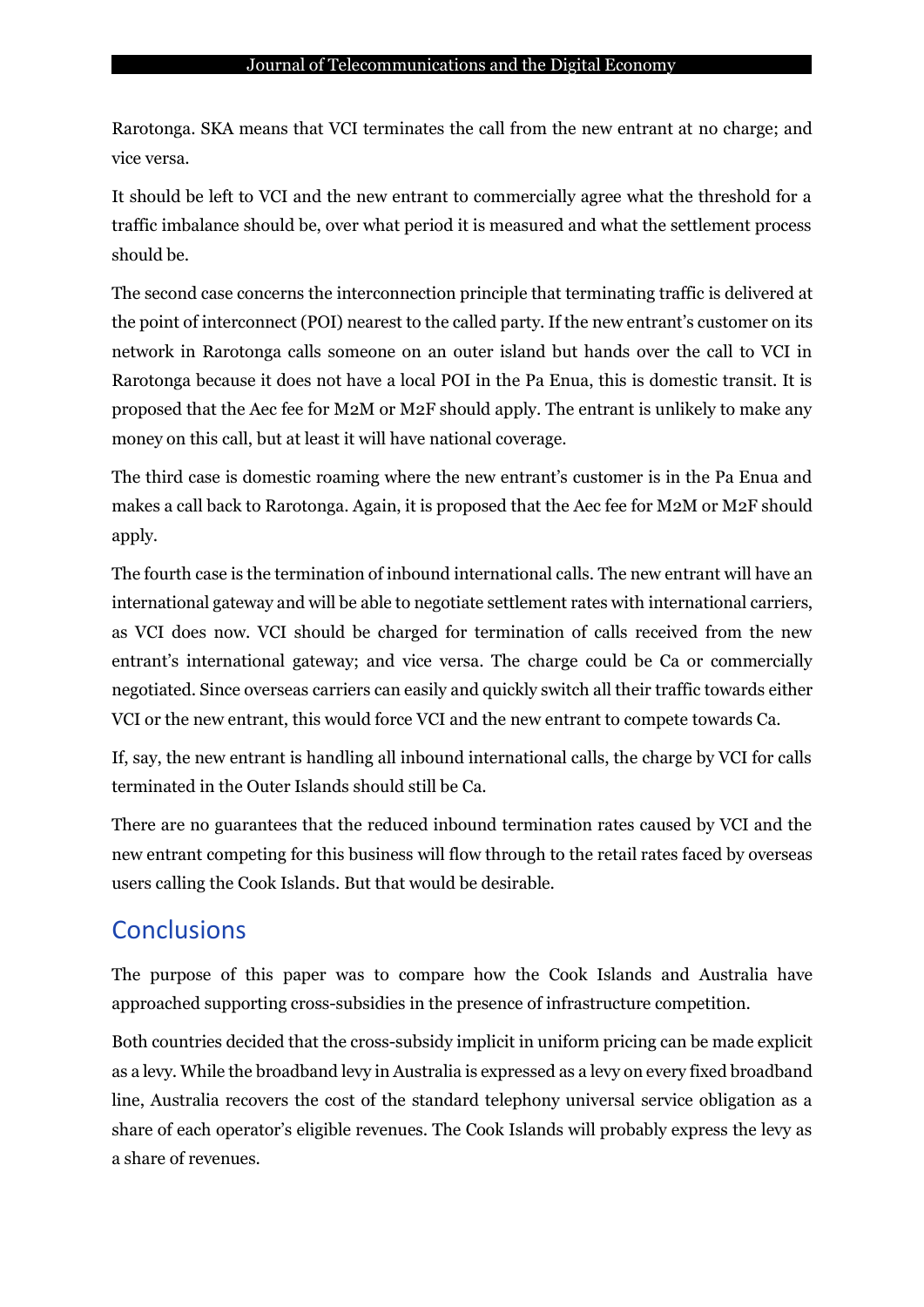#### Journal of Telecommunications and the Digital Economy

Both countries use cost models to estimate the size of the cross-subsidy that needs to be recovered from industry operators. Both used a top-down modelling approach. The BCR used the NBN corporate plan and extrapolations to 2040 to estimate the net present value of cash flows associated with the provision of fixed wireless and satellite services. The Cook Islands repurposed VCI's financial accounts to estimate net losses by island.

There are differences in deciding how much of the common costs to include. In the context of market liberalization in the Cook Islands, it is recommended that all costs are allocated (FAC).

In Australia, the approaches to costing universal service and setting access prices are different. The former respects opportunity cost, while access pricing recognizes only marginal (TSLRIC) costs.

In the Cook Islands, the access price for interconnection is zero (SKA, subject to balanced traffic) but it is proposed that other wholesale prices are set by 'retail-minus', which includes opportunity cost. This aligns the approaches to costing universal service and setting access prices.

## References

- <span id="page-14-4"></span>ACCC. (2011, April). Public inquiry to make final access determinations for the declared fixed line services, Discussion Paper. [https://www.accc.gov.au/system/files/Discussion](https://www.accc.gov.au/system/files/Discussion%20paper%20-%20FADs%20for%20fixed%20line%20services%20-%20public%20version.pdf) [%20paper%20-%20FADs%20for%20fixed%20line%20services%20-](https://www.accc.gov.au/system/files/Discussion%20paper%20-%20FADs%20for%20fixed%20line%20services%20-%20public%20version.pdf) [%20public%20version.pdf](https://www.accc.gov.au/system/files/Discussion%20paper%20-%20FADs%20for%20fixed%20line%20services%20-%20public%20version.pdf)
- <span id="page-14-1"></span>ACCC. (2015, June). Submission to the NBN non-commercial services funding options consultation paper, [https://www.communications.gov.au/sites/default/files](https://www.communications.gov.au/sites/default/files/submissions/5461--a883ff0227fa3479526a8a04839cb87622271de92c68f76f1988370ca515070e--file1.PDF) [/submissions/5461--a883ff0227fa3479526a8a04839cb87622271de92c68f76f19883](https://www.communications.gov.au/sites/default/files/submissions/5461--a883ff0227fa3479526a8a04839cb87622271de92c68f76f1988370ca515070e--file1.PDF) [70ca515070e--file1.PDF](https://www.communications.gov.au/sites/default/files/submissions/5461--a883ff0227fa3479526a8a04839cb87622271de92c68f76f1988370ca515070e--file1.PDF)
- <span id="page-14-2"></span>ACCC. (2020, October). Report on modelling of the Regional Broadband Scheme Levy initial base component. Available at [https://www.accc.gov.au/publications/report-on](https://www.accc.gov.au/publications/report-on-modelling-of-the-regional-broadband-scheme-levy-initial-base-component)[modelling-of-the-regional-broadband-scheme-levy-initial-base-component](https://www.accc.gov.au/publications/report-on-modelling-of-the-regional-broadband-scheme-levy-initial-base-component)
- <span id="page-14-6"></span>ACMA. (2020a, July). Eligible Revenue Assessment 2018-19. Available at [https://www.acma](https://www.acma.gov.au/sites/default/files/2020-07/Eligible%20Revenue%20Assessment%202018-19.pdf) [.gov.au/sites/default/files/2020-07/Eligible%20Revenue%20Assessment%202018-](https://www.acma.gov.au/sites/default/files/2020-07/Eligible%20Revenue%20Assessment%202018-19.pdf) [19.pdf](https://www.acma.gov.au/sites/default/files/2020-07/Eligible%20Revenue%20Assessment%202018-19.pdf)
- <span id="page-14-5"></span>ACMA. (2020b, November). Telecommunications Industry Levy Assessment 2019-20. Available at [https://www.acma.gov.au/sites/default/files/2020-11/Telecommun](https://www.acma.gov.au/sites/default/files/2020-11/Telecommunâ€Œications%20Industry%20Levy%20Assessment%202019-20.pdf) [ications%20Industry%20Levy%20Assessment%202019-20.pdf](https://www.acma.gov.au/sites/default/files/2020-11/Telecommunâ€Œications%20Industry%20Levy%20Assessment%202019-20.pdf)
- <span id="page-14-0"></span>Armstrong, M. (2008). Access Pricing, Bypass and Universal Service in Post, *Review of Network Economics*, *7*(2), 172–187. <http://dx.doi.org/10.2202/1446-9022.1144>
- <span id="page-14-3"></span>Baumol, W., Ordover, J., & Willig. R. (1997). Parity Pricing and Its Critics: A Necessary Condition for Efficiency in the Provision of Bottleneck Services to Competitors, *Yale Journal on Regulation*, *14*(1). Available at [https://digitalcommons.law](https://digitalcommons.law.yale.edu/yjreg/vol14/iss1/4/) [.yale.edu/yjreg/vol14/iss1/4/](https://digitalcommons.law.yale.edu/yjreg/vol14/iss1/4/)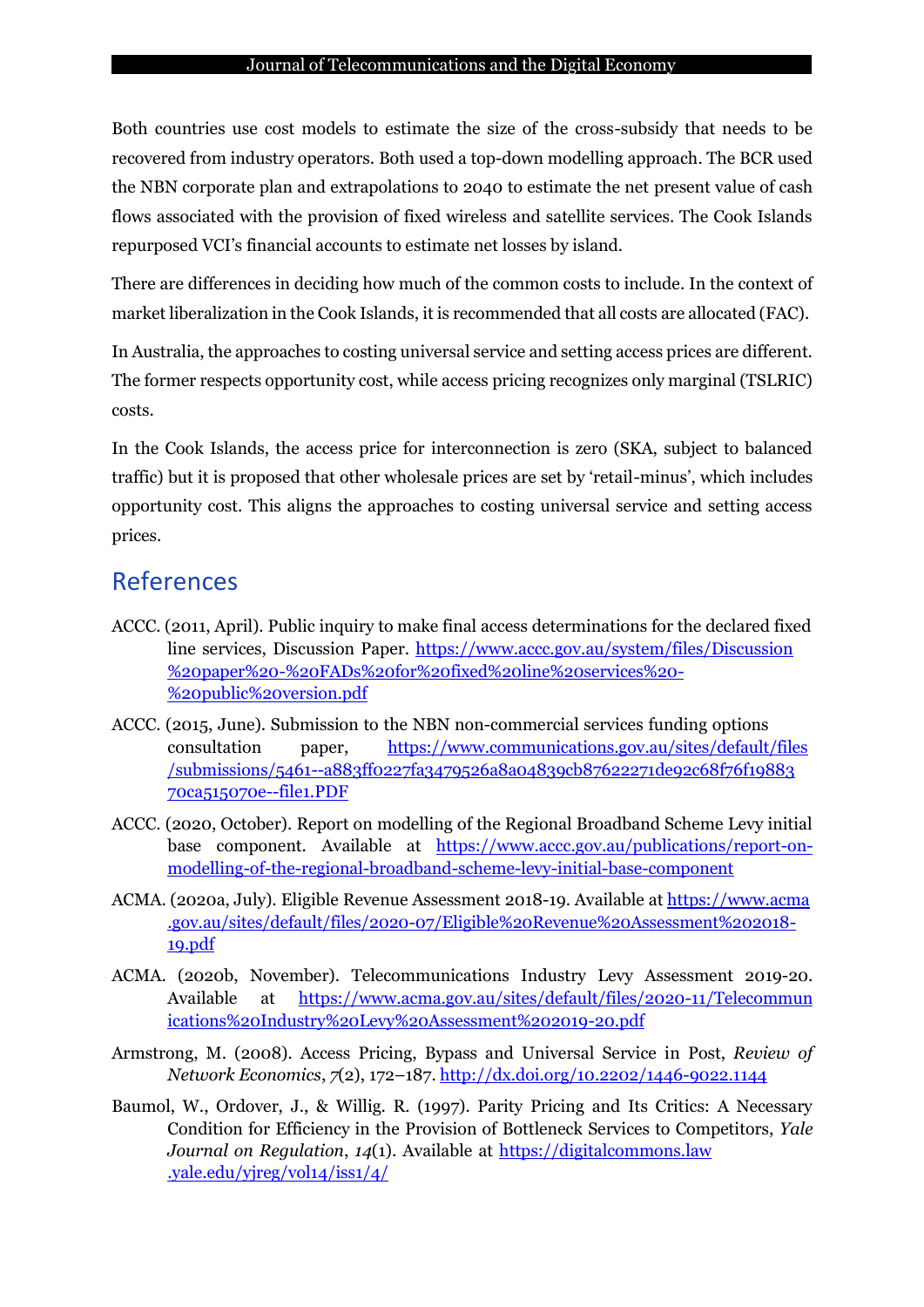- <span id="page-15-4"></span>Bureau of Communications Research.(2015, October). NBN non-commercial services funding options, Final Consultation Paper. Available at [https://www.communications.gov.au](https://www.communications.gov.au/have-your-say/final-consultation-nbn-non-commercial-services-funding-options) [/have-your-say/final-consultation-nbn-non-commercial-services-funding-options](https://www.communications.gov.au/have-your-say/final-consultation-nbn-non-commercial-services-funding-options)
- <span id="page-15-1"></span>Bureau of Communications Research. (2016, March). NBN non-commercial services funding options, Final Report. Available at [https://www.communications.gov.au/publications](https://www.communications.gov.au/publicationsâ€Œ/nbn-non-commercial-services-funding-options-final-report-march-2016) [/nbn-non-commercial-services-funding-options-final-report-march-2016](https://www.communications.gov.au/publicationsâ€Œ/nbn-non-commercial-services-funding-options-final-report-march-2016)
- <span id="page-15-2"></span>Bureau of Transport and Communications Economics (BTCE). (1989). *The Cost of Telecom's Community Service Obligations*. BTCE Report 64. Canberra: Australian Government Publishing Service.
- <span id="page-15-3"></span>Department of Communications. (2014, December). *Telecommunications Regulatory and Structural Reform*, Australian Government. Available at [https://www.communications.gov.au/publications/telecommunications-regulatory](https://www.communications.gov.au/publications/telecommunications-regulatory-and-structural-reform)[and-structural-reform](https://www.communications.gov.au/publications/telecommunications-regulatory-and-structural-reform)
- <span id="page-15-8"></span>Department of Communications Information Technology and the Arts. (2004, April). *Review of the Operation of the Universal Service Obligation and Customer Service Guarantee*. Canberra: Department of Communications Information Technology and the Arts.
- <span id="page-15-10"></span>Estace, A., & Wren-Lewis, L. (2009). Towards a Theory of Regulation for Developing Countries: Following Jen-Jacques Laffont's Lead, *Journal of Economic Literature*, *47*(3), 729-770. <https://doi.org/10.1257/jel.47.3.729>
- <span id="page-15-9"></span>Government of the Cook Islands. (2019). Telecommunications Act 2019, Clause 45. Available at [http://www.mfem.gov.ck/images/Telecommunications/Official-copy\\_Telecom](http://www.mfem.gov.ck/images/Telecommunications/Official-copy_Telecommunications-Act-2019.pdf) [munications-Act-2019.pdf](http://www.mfem.gov.ck/images/Telecommunications/Official-copy_Telecommunications-Act-2019.pdf)
- <span id="page-15-11"></span>Jackson, K. (2000, September). The Telecommunications Universal Service Obligation (USO), *E-Brief: Online Only*. Available at [https://www.aph.gov.au/About\\_](https://www.aph.gov.au/About_Parliament/Parliamentary_Departments/Parliamentary_Library/Publications_Archive/archive/uso) [Parliament/Parliamentary\\_Departments/Parliamentary\\_Library/Publications\\_Arch](https://www.aph.gov.au/About_Parliament/Parliamentary_Departments/Parliamentary_Library/Publications_Archive/archive/uso) [ive/archive/uso](https://www.aph.gov.au/About_Parliament/Parliamentary_Departments/Parliamentary_Library/Publications_Archive/archive/uso)
- <span id="page-15-7"></span>Jacobs, J., & van Vuuren, G. (2015). The role of cost of capital in regulatory capital discrepancies among developing countries, *South African Journal of Economic and Management Sciences*, *18*(1), 84–104. [http://dx.doi.org/10.17159/2222-](http://dx.doi.org/10.17159/2222-3436/2015/v18n1a7) [3436/2015/v18n1a7](http://dx.doi.org/10.17159/2222-3436/2015/v18n1a7)
- <span id="page-15-12"></span>Kim, B., & Seol, S. (2007, June). Economic Analysis of the Introduction of the MVNO System and its Major Implications for Optimal Policy Decisions in Korea, *Telecommunications Policy*, *31*(5), 290–304. <https://doi.org/10.1016/j.telpol.2007.03.002>
- <span id="page-15-0"></span>Laffont, J. J., & Tirole, J. (2002). *Competition in Telecommunications*, The MIT Press.
- <span id="page-15-5"></span>NBN. (2015). Submission on Bureau of Communications Research — Consultation Paper on nbn non-commercial services: nbn's response. Available at [https://www.communications.gov.au/sites/default/files/submissions/5476-](https://www.communications.gov.au/sites/default/files/submissions/5476--cfd51a8c5d5e6b69b0612dd599cf833c3bc51737a0bbaeacce6721f2663eee0f--file1.pdf) [cfd51a8c5d5e6b69b0612dd599cf833c3bc51737a0bbaeacce6721f2663eee0f--file1.pdf](https://www.communications.gov.au/sites/default/files/submissions/5476--cfd51a8c5d5e6b69b0612dd599cf833c3bc51737a0bbaeacce6721f2663eee0f--file1.pdf)
- <span id="page-15-6"></span>Ofcom.(2018, March). Wholesale Local Access Market Review: Statement, Vol. 2. Available at https://www.ofcom.org.uk/ [data/assets/pdf\\_file/0023/112487/wla-statement](https://www.ofcom.org.uk/__data/assets/pdf_file/0023/112487/wla-statement-vol-2.pdf)[vol-2.pdf](https://www.ofcom.org.uk/__data/assets/pdf_file/0023/112487/wla-statement-vol-2.pdf)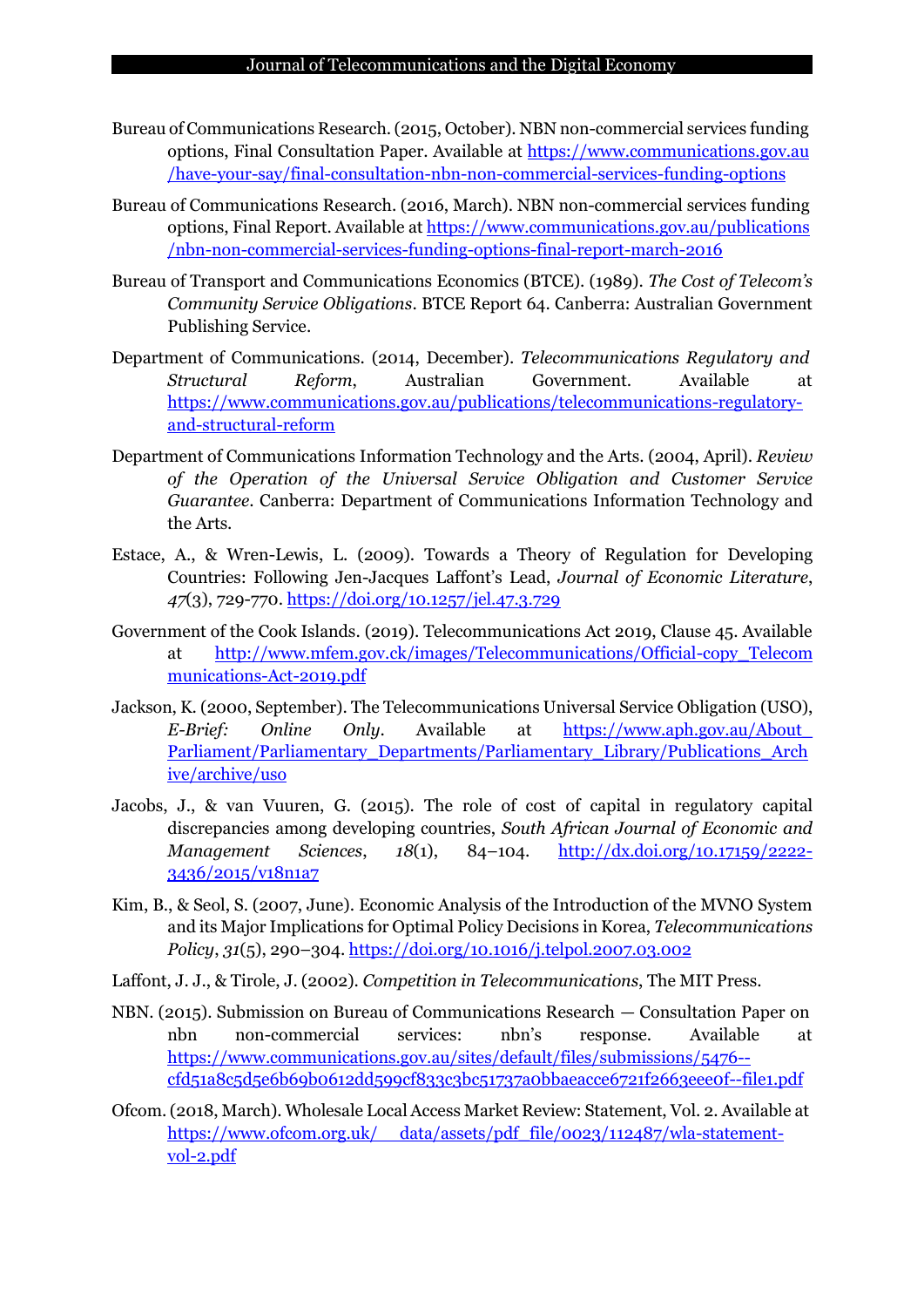- <span id="page-16-1"></span>Ofcom. (2019). BT Regulatory Financial Reporting, March 2019. Available at https://www.ofcom.org.uk/ [data/assets/pdf\\_file/0019/141607/bt-rfr](https://www.ofcom.org.uk/__data/assets/pdf_file/0019/141607/bt-rfr-statement.pdf)[statement.pdf](https://www.ofcom.org.uk/__data/assets/pdf_file/0019/141607/bt-rfr-statement.pdf)
- <span id="page-16-0"></span>Rodriguez, F., & Storer, D. (2000). Alternative Approaches to Estimating the Cost of the USO in Posts, *Information, Economics and Policy*, *12*(3), 285–299. [https://doi.org](https://doi.org/10.1016/S0167-6245(00)00010-X) [/10.1016/S0167-6245\(00\)00010-X](https://doi.org/10.1016/S0167-6245(00)00010-X)
- <span id="page-16-2"></span>WIK-Consult. (2012, May). Final Report on Trans-Tasman Roaming: Service Costs. Available at [https://www.wik.org/en/veroeffentlichungen/studien/weitere-seiten/2012-trans](https://www.wik.org/en/veroeffentlichungen/studien/weitere-seiten/2012-trans-tasman-roaming)[tasman-roaming](https://www.wik.org/en/veroeffentlichungen/studien/weitere-seiten/2012-trans-tasman-roaming)

### Endnotes

<sup>i</sup> The original \$7.10pm indexed at an expected CPI increase of 2.5% pa was due to begin in 2017 but with legislative delays did not start until January 2021 at a rate recalibrated by the ACCC in 2020 [\(ACCC,](#page-14-2) [2020\)](#page-14-2).

ii Estimated from NBN revenue as 8m SIOs x  $45 x 12 = 4,320$ m pa. So,  $106m / 4.320m = 2.5\%$ .

iii *"The Bureau of Communications Research (the policy research arm of the Department of Communications) will undertake an assessment of the costs of NBN Co's fixed wireless and satellite services, which serve many non‐commercial parts of Australia, and provide options to Government for replacing the current opaque NBN Co cross‐subsidy embedded in its wholesale access prices with more transparent funding arrangements. … The cross‐subsidies which are currently embedded in NBN Co's wholesale prices will be replaced by transparent funding provided via contributions sourced from owners of high‐speed broadband access networks that target residential and small business customers – i.e. the NBN and networks in commercially viable areas that are comparable to the NBN. There will be no additional costs to consumers relative to current NBN pricing – an opaque part of the* cost of the NBN will be made explicit". [\(DOC,](#page-15-3) 2014, p.6)

iv The BTCE [\(1989\)](#page-15-2) CSO estimates were: \$230m for avoidable cost and \$800m for fully allocated cost (discounting at 13.6% for both); excluding payphones.

<sup>v</sup> It would raise the issue of modern equivalent assets (MEA or what the replacement technology should be). The uncertainty that came with repeated bottom-up costing of assets is what led the industry to support the ACCC's shift to the once-only asset valuation in its building block model [\(ACCC,](#page-14-4) 2011).

vi "when fiscal efficiency is very limited ... (as) is likely to be met in many (developing countries), cross*subsidies should be encouraged as the most efficient way to bring consumers onto the network*" (Estace & [Wren-Lewis,](#page-15-10) 2009, pp. 749–750).

vii Divide assessed standard telephony USO levies at ACMA November 2020 [\(ACMA,](#page-14-5) 2020b) by eligible revenues reported at ACMA July 2020 [\(ACMA, 2020a\)](#page-14-6). The total net USO cost for 2019-20 recovered by these levies was \$244m.